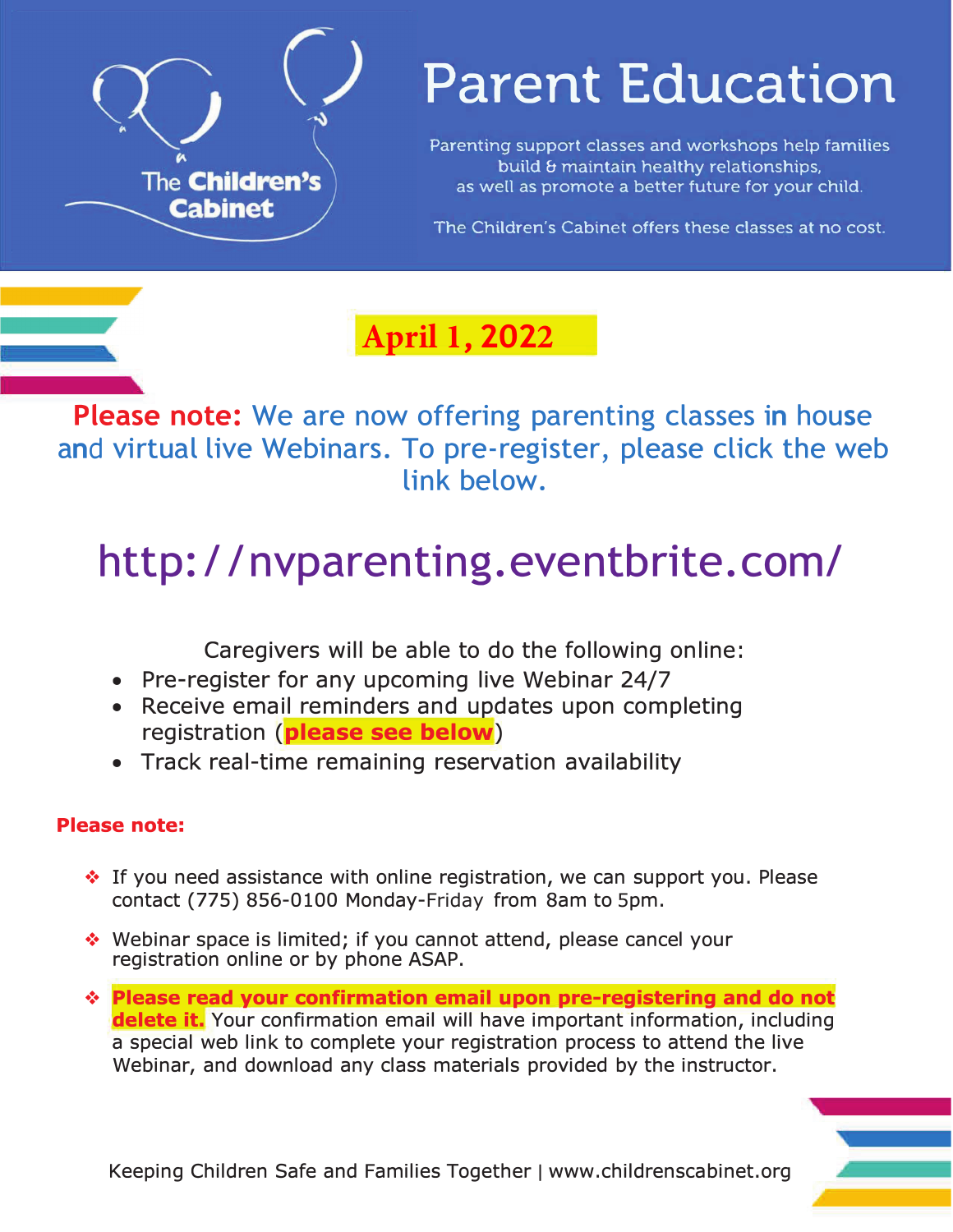*Last Update:* Thursday, April 7, 2022 Page 1 of 5

## **Parent Education Opportunities**

## **4/7/2022 through 6/30/2022**

Parenting support classes and workshops help families build and maintain healthy relationships, as well as promote a better future for your child. The Children's Cabinet offers these classes at no cost to families. Spanish classes are also available. Classes are for adults unless otherwise stated. PLEASE NOTE: Workshop dates, times, and locations are subject to change. Participants will be notified if changes are made.

## **April 2022**

The **Children's Cabinet** 

| Class: | <b>Active Parenting 101: Becoming the Active Parent</b> | ClassID: 2123 |
|--------|---------------------------------------------------------|---------------|
|        |                                                         |               |

*Start Date:* 4/7/2022 *All session dates:* 04/07/22 *Start Time:* 6:00 PM *End Time:* 8:00 PM

> Taken from the award-winning, evidence-based program - Active Parenting, we discuss the roles of parenting and what styles we commonly use, your child's brain development, and building a strong relationship with your child using mutual respect and cooperation. (2-hour program)

### *Class:* **Choose Your Partner and Caregiver Carefully (all ages)** *ClassID:* **2102**

### *Location:* LIVE ONLINE WEBINAR *# sessions in class:* 1

*Start Date:* 4/12/2022 *Start Time:* 6:00 PM *End Time:* 8:00 PM *All session dates:* 4/12/2022

> The purpose of this workshop is to provide information on how to carefully select safe caregivers for children, including identifying warning signs and behaviors in potential significant others, babysitters, or other individuals that may care for children. (2-hour program).

PLEASE NOTE: Due to strong content and subject matter including discussing children and adults that are either experiencing, or have experienced domestic violence abuse, viewer discretion is strongly advised. (2-hour program)

### *Class:* **Positive Solutions for Families: Teach Me What to Do** *ClassID:* **2117**

*Location:* Live Webinar *# sessions in class:* 1

*Start Date:* 4/12/2022 *All session dates:* 4/12/2022 *Start Time:* 10:00 AM *End Time:* 11:30 AM

> The training provides essential information on how to: promote children's social and emotional skills; understand their child's challenging behavior; and use positive approaches to help children learn appropriate behavior. Durning Teach Me What to Do, parents and guardiand will understand why teaching key social and emotional skills is needed. They will also identify the best time for teaching of social and emotional skills and learn how to teach problem-solving skills.

### *Class:* **Parenting 201: Helping Your Kids Learn Good Problem Solving Skills (ages 6+)** *ClassID:* **2124**

*Location:* The Children's Cabinet-Rock Blvd *# sessions in class:* 1

*Start Date:* 4/14/2022 *Start Time:* 6:00 PM *End Time:* 8:00 PM *All session dates:* 04/14/22

> From the critically acclaimed, evidence-based program - Active Parenting, we discuss how to help our kids recognize and solve common problems using sound communication skills (e.g., Active Listening, responding to feelings, looking for alternatives, offering encouragement, and follow-up). (2-hour program)

### *Class:* **Toxic Stress and Child Development (all ages)** *ClassID:* **2103**

*Location:* LIVE ONLINE WEBINAR *# sessions in class:* 1

*Start Date:* 4/19/2022 *Start Time:* 6:00 PM *End Time:* 8:00 PM *All session dates:* 4/19/22

> A child's earliest years are the most crucial for brain development. However, daily stressful environments can negatively affect their emotional, social, and physical development. This workshop shows how stress can affect brain development, while helping you identify children who might be unsafe, and the steps taken when suspicion arises. (2-hour program)



*Location:* The Children's Cabinet-Rock Blvd *# sessions in class:* 1

**\***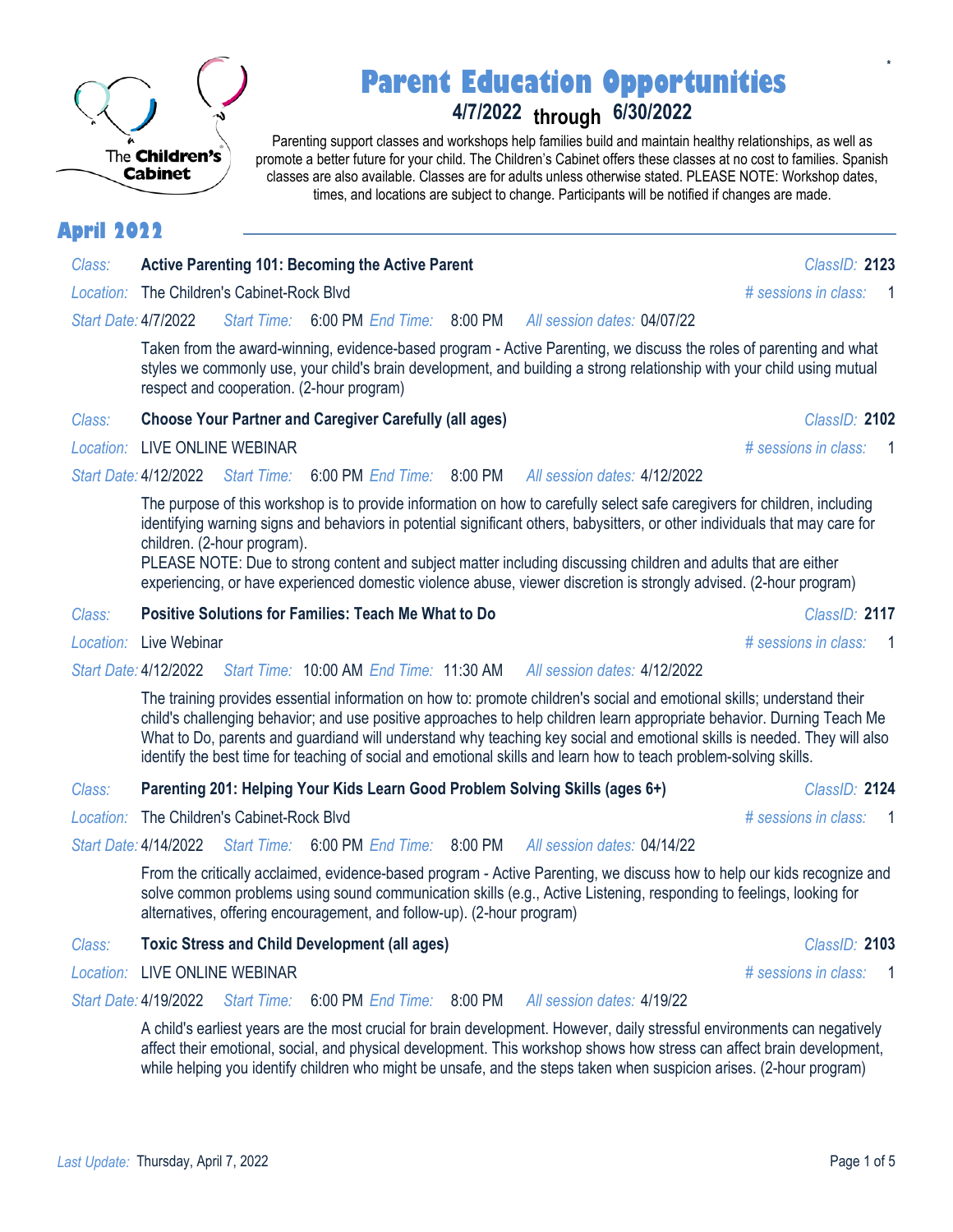### *Class:* **Positive Solutions for Families: Responding with Purpose** *ClassID:* **2118**

#### *Start Date:* 4/19/2022 *All session dates:* 4/19/2022 *Start Time:* 10:00 AM *End Time:* 11:30 AM

The class provides essential information on how to: promote children's social and emotional skills; understand their child's challenging behavior; and use positive approaches to help children learn appropiate behavior. During Responding with Purpose, families and guardians will learn specific strategies that can be used to respond with purpose to child behavior in home and community settings.

#### *Class:* **Parenting 301: Teaching Your Children Personal Responsibility (ages 6+)** *ClassID:* **2125**

*Location:* The Children's Cabinet-Rock Blvd *# sessions in class:* 1

#### *Start Date:* 4/21/2022 *Start Time:* 6:00 PM *End Time:* 8:00 PM *All session dates:* 04/21/22

Derived from the celebrated, evidence-based program - Active Parenting, we discuss how to help your child be more accountable for their actions using a proven, punish-free problem-solving model, which applies both basic and advanced disciplinary methods, choices, and logical consequences. (2-hour program)

#### *Class:* **Parenting 401: Building Up Your Child's Confidence (ages 6+)** *ClassID:* **2126**

*Location:* The Children's Cabinet-Rock Blvd *# sessions in class:* 1

*Start Date:* 4/28/2022 *Start Time:* 6:00 PM *End Time:* 8:00 PM *All session dates:* 04/28/22

> Taken from the acclaimed, evidence-based program - Active Parenting, we discuss how to help your child develop more self-confidence and a higher sense of self-esteem by using a simple, yet effective proven model of problem-solving, while helping you prevent the need to always take over and "save" your kid. (2-hour program)

## **May 2022**

## *Class:* **Cooperative Parenting after Divorce and Separation (all ages)** *ClassID:* **2110**

*Location:* The Children's Cabinet-Rock Blvd *# sessions in class:* 4

*Start Date:* 5/2/2022 *All session dates:* 05/03/22; 05/09/22; 05/16/22; 05/23/22 *Start Time:* 6:00 PM *End Time:* 8:00 PM

Cooperative parenting requires good communication skills and a willingness to place your child's interests first. In addition to communication, we will discuss avoiding power struggles, managing anger, and conflict resolution. Your children will have the benefit of the support and care they so deserve. This is an 8 hour program, 4 two hour sessions.

#### *Class:* **Discover and Learn** *ClassID:* **2145**

*Location:* 5905 S. Decatur Blvd. Ste. 13 Las Vegas NV. 89118 *# sessions in class:* 1

*Start Date:* 5/5/2022 *All session dates:* 5/5/2022 *Start Time:* 9:30 AM *End Time:* 12:00 PM

> Fun and interactive activity sessions for families with children ages 3-5 years old with the primary aim of teaching social emotional and academic skills needed for Pre-K and Kindergaterten. Parents will gain information about their special role as their child's first and most important teacher.

## *Class:* **Discover and Learn** *ClassID:* **2146**

*Location:* 5905 S. Decatur Blvd. Ste. 13 Las Vegas NV. 89118 *# sessions in class:* 1

*Start Date:* 5/12/2022 *Start Time:* 9:30 AM *End Time:* 12:00 PM *All session dates:* 5/12/2022

> Fun and interactive activity sessions for families with children ages 3-5 years old with the primary aim of teaching social emotional and academic skills needed for Pre-K and Kindergarten. Parents will gain information about their special role as their child's first and most improtant teacher.

*Location:* Live Webinar *# sessions in class:* 1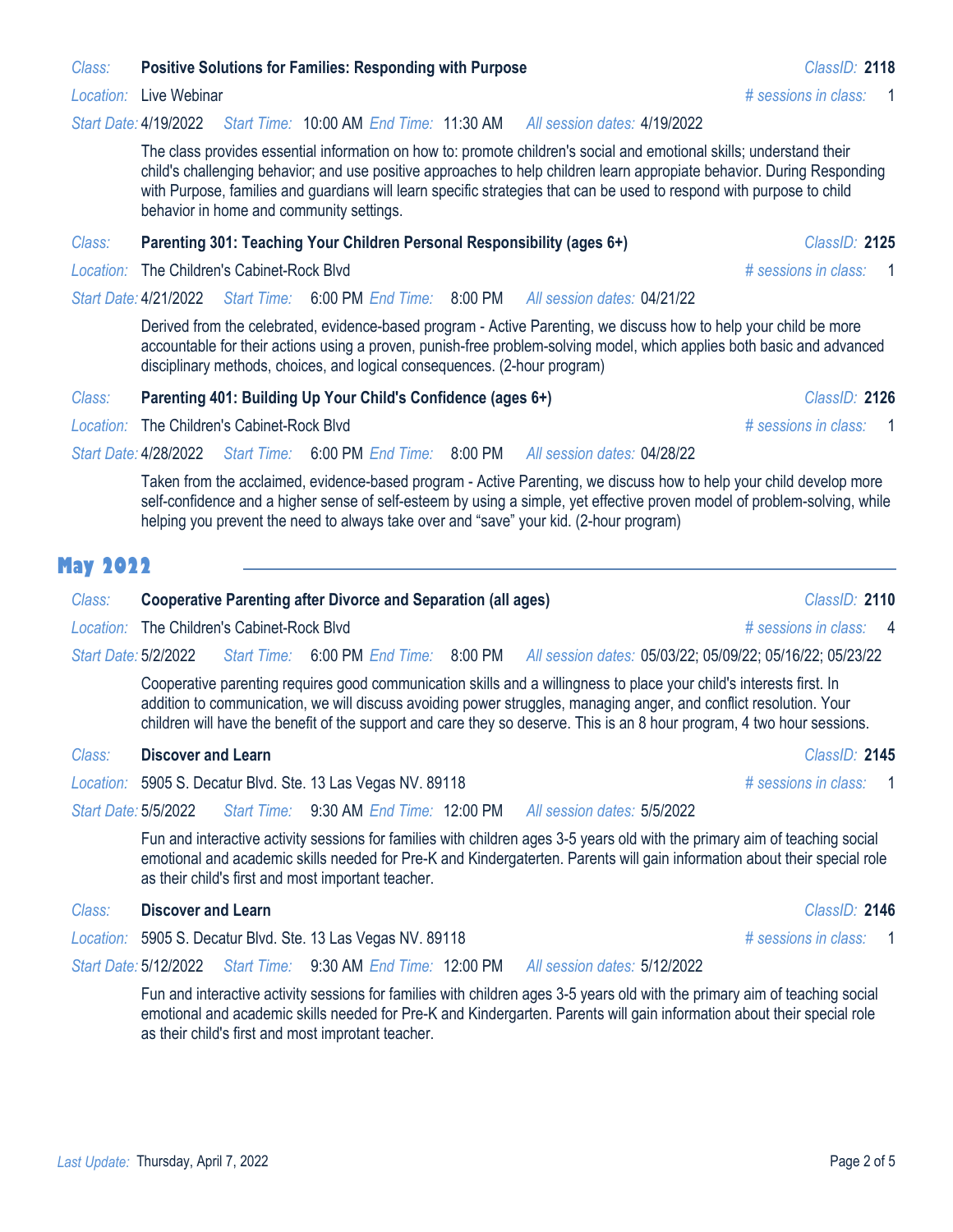guardians will become familiar with the basic ages and stages of child development (e.g., physical growth; sensorymotor; cognitive; speech-language; social-emotional; daily routines; learning activities; developmental alerts, and safety concerns). (2-hour program)

| Class: | Using American Sign Language (ASL) in Early Childhood (ages 1-5)      | <b>ClassID: 2132</b> |
|--------|-----------------------------------------------------------------------|----------------------|
|        | $\mathbf{r} = \mathbf{r}$ . The contract of $\mathbf{r} = \mathbf{r}$ |                      |

young children without using spoken words. This workshop provides basic strategies using both visual and kinetic communication that allows children to process information quicker, while reducing overall frustration and tantrum behavior. (2-hour program)

## **June 2022**

| Class: | The Importance of Fatherhood                                                                                                                                                                                                                                                                                  |                                            |                                       |  | ClassID: 2138                                             |  |  |
|--------|---------------------------------------------------------------------------------------------------------------------------------------------------------------------------------------------------------------------------------------------------------------------------------------------------------------|--------------------------------------------|---------------------------------------|--|-----------------------------------------------------------|--|--|
|        |                                                                                                                                                                                                                                                                                                               | Location: The Children's Cabinet-Rock Blvd |                                       |  | # sessions in class: 4                                    |  |  |
|        | Start Date: 6/2/2022                                                                                                                                                                                                                                                                                          |                                            | Start Time: 6:00 PM End Time: 8:00 PM |  | All session dates: 06/02/22; 06/09/22; 06/16/22; 06/23/22 |  |  |
|        | Based on John Badalament hands-on approach to meeting the challenges of parenting, join us for this four-part series on<br>the Importance of Fatherhood. We will explore communication strategies, modeling healthy relationships, balancing<br>demands and building strong relationships with your children. |                                            |                                       |  |                                                           |  |  |

Last Update: Thursday, April 7, 2022 **Page 3 of 5** and 2022 **Page 3 of 5** and 2022 Page 3 of 5

*Location:* LIVE ONLINE WEBINAR *# sessions in class:* 1

#### *Start Date:* 5/17/2022 *Start Time:* 6:00 PM *End Time:* 8:00 PM *All session dates:* 05/17/22

Children with Attention Deficit Hyperactivity Disorder (ADHD) experience more obstacles in their path to success in school and everyday life. This class will help parents and caregivers to understand and support children with ADHD. (2 hour class)

#### *Class:* **The Parent Toolbox** *ClassID:* **2127**

*Location:* The Children's Cabinet-Rock Blvd *# sessions in class:* 1

#### *Start Date:* 5/19/2022 *Start Time:* 6:00 PM *End Time:* 8:00 PM *All session dates:* 05/19/22

Homebuilding takes the teamwork of a dedicated and skillful crew. Making that home secure and happy though, takes teamwork of dedicated children, skillful parents and caregivers. Learn what tools are needed that can build a solid foundation, develop healthy cooperation, and prevent problems from escalating in your family. (2 hour program)

#### *Class:* **Discover and Learn** *ClassID:* **2147**

*Location:* 5905 S. Decatur Blvd. Ste. 13 Las Vegas NV. 89118 *# sessions in class:* 1

#### *Start Date:* 5/19/2022 *Start Time:* 9:30 AM *End Time:* 12:00 PM *All session dates:* 5/19/2022

Fun and interactive activity sessions for families with children ages 3-5 years old with the primary aim of teaching social emotional and academic skills needed for Pre-K and Kindergarten. Parents will gain information about their special role as their child's first and most improtant teacher.

#### *Class:* **Is This Normal? (Addressing the Ages and Stages of Child Development from ages 0 - 19)** *ClassID:* **2128**

*Location:* LIVE ONLINE WEBINAR *# sessions in class:* 1

*Start Date:* 5/25/2022 *Start Time:* 6:00 PM *End Time:* 8:00 PM *All session dates:* 05/25/22

Understanding child development is an essential tool to parenting. During this informative workshop, parents and

| Class: | Using American Sign Language (ASL) in Early Childhood (ages 1-5) | ClassID: 2132          |
|--------|------------------------------------------------------------------|------------------------|
|        | Location: The Children's Cabinet-Rock Blvd                       | # sessions in class: 1 |

*Start Date:* 5/26/2022 *All session dates:* 05/26/22 *Start Time:* 6:00 PM *End Time:* 8:00 PM

Using American Sign Language (ASL) teaches parents and guardians an alternative way on how to communicate with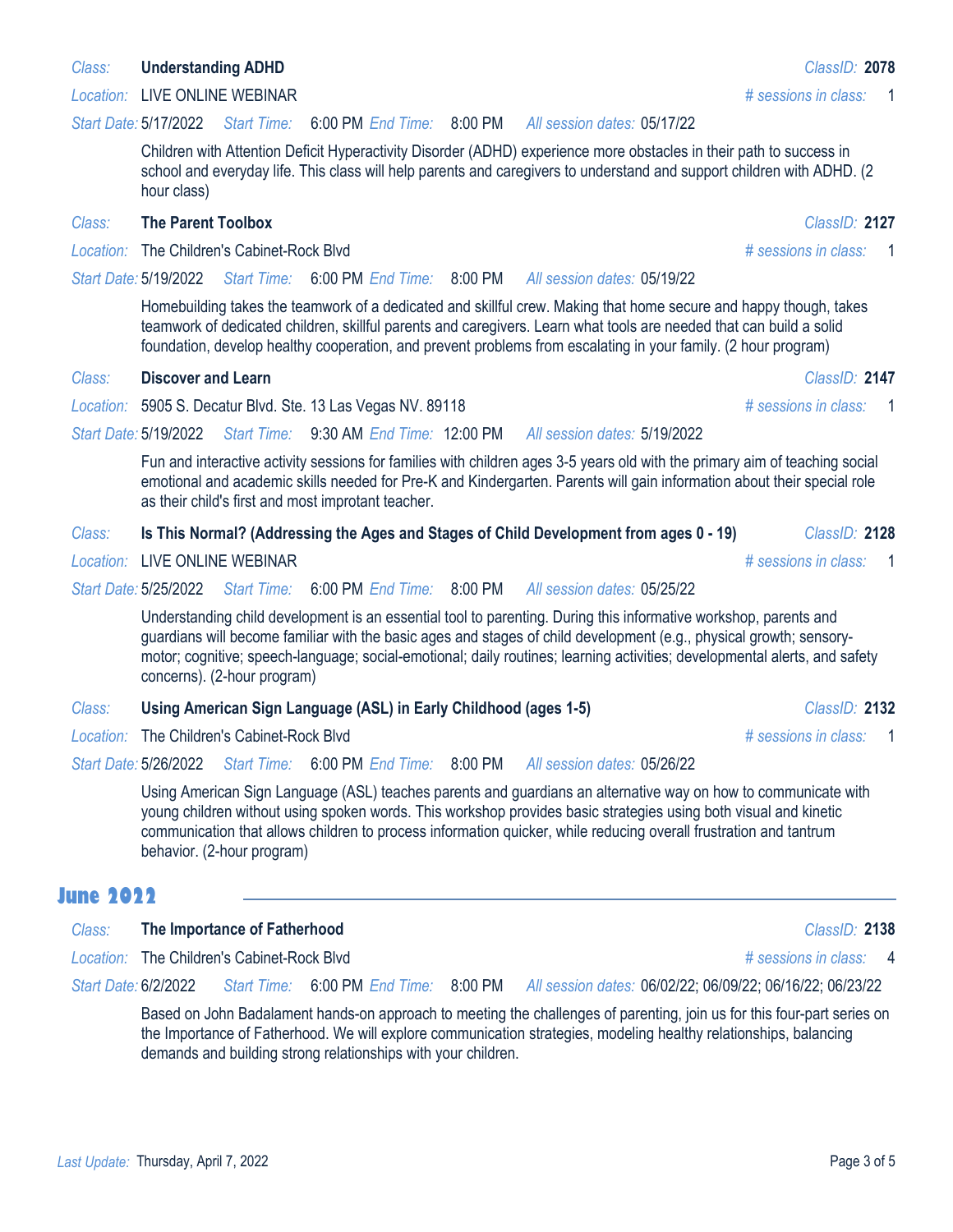#### *Class:* **Discover and Learn** *ClassID:* **2148**

*Location:* 5905 S. Decatur Blvd. Ste. 13 Las Vegas NV. 89118 *# sessions in class:* 1

*Start Date:* 6/2/2022 *All session dates:* 6/2/2022 *Start Time:* 9:30 AM *End Time:* 12:00 PM

> Fun and interactive activity sessions for families with children ages 3-5 years old with the primary aim of teaching social emotional and academic skills needed for Pre-K and kindergarten. Parents will gain information about their special role as their child's first and most important teacher.

#### *Class:* **Active Parenting First Five Years Presents: Bonding through Play** *ClassID:* **2134**

#### *Location:* LIVE ONLINE WEBINAR *# sessions in class:* 1

#### *Start Date:* 6/8/2022 *All session dates:* 06/08/22 *Start Time:* 6:00 PM *End Time:* 8:00 PM

Taken from the critically acclaimed curriculum Active Parenting: First Five Years, we will explore different stages of a child's development during the first five years. We will also discuss how caregivers can promote learning through play. (2 hour program)

#### *Class:* **Discover and Learn** *ClassID:* **2149**

*Location:* 5905 S. Decatur Blvd. Ste. 13 Las Vegas NV. 89118 *# sessions in class:* 1

#### *Start Date:* 6/9/2022 *All session dates:* 6/9/2022 *Start Time:* 9:30 AM *End Time:* 12:00 PM

Fun and interactive activity sessions for families with children ages 3-5 years old with the primary aim of teaching social emotional and academic skills needed for Pre-K and Kindergarten. Parents witll gain information about their special role as their child's first and most important teacher.

#### *Class:* **The Early Childhood Conversation about LGBTQIA (all ages)** *ClassID:* **2133**

*Location:* LIVE ONLINE WEBINAR *# sessions in class:* 1

*Start Date:* 6/14/2022 *Start Time:* 6:00 PM *End Time:* 8:00 PM *All session dates:* 06/14/22

> This program provides a frank discussion of LGBTQIA children and their development; the effects on parenting, and provides a clearer understanding of your child's gender developmental milestones, including basic definitions of the LGBTQIA community, and parenting strategies to support your child as they develop into self-assured, confident adults. (2-hour program)

#### *Class:* **Active Parenting First Five Years: Preventing Problems from Escalating** *ClassID:* **2135**

*Location:* LIVE ONLINE WEBINAR *# sessions in class:* 1

*Start Date:* 6/15/2022 *Start Time:* 6:00 PM *End Time:* 8:00 PM *All session dates:* 06/15/22

> Derived from the curriculum Active Parenting: he first Five Years, we learn how to improve good behavior in young children by setting clear rules, and establishing daily routines. We will also discuss ways to work through tantrums and other disruptive behavior. (2 hour program)

#### *Class:* **Discover and Learn** *ClassID:* **2150**

*Location:* 5905 S. Decatur Blvd. Ste. 13 Las Vegas NV. 89118 *# sessions in class:* 1

*Start Date:* 6/16/2022 *Start Time:* 9:30 AM *End Time:* 12:00 PM *All session dates:* 6/16/2022

> Fun and interactive activity sessions for families with children ages 3-5 years old with the primary aim of teaching social emotional and academic skills needed for Pre-K and Kindergarten. Parents will gain information about their special role as their child's first and most important teacher.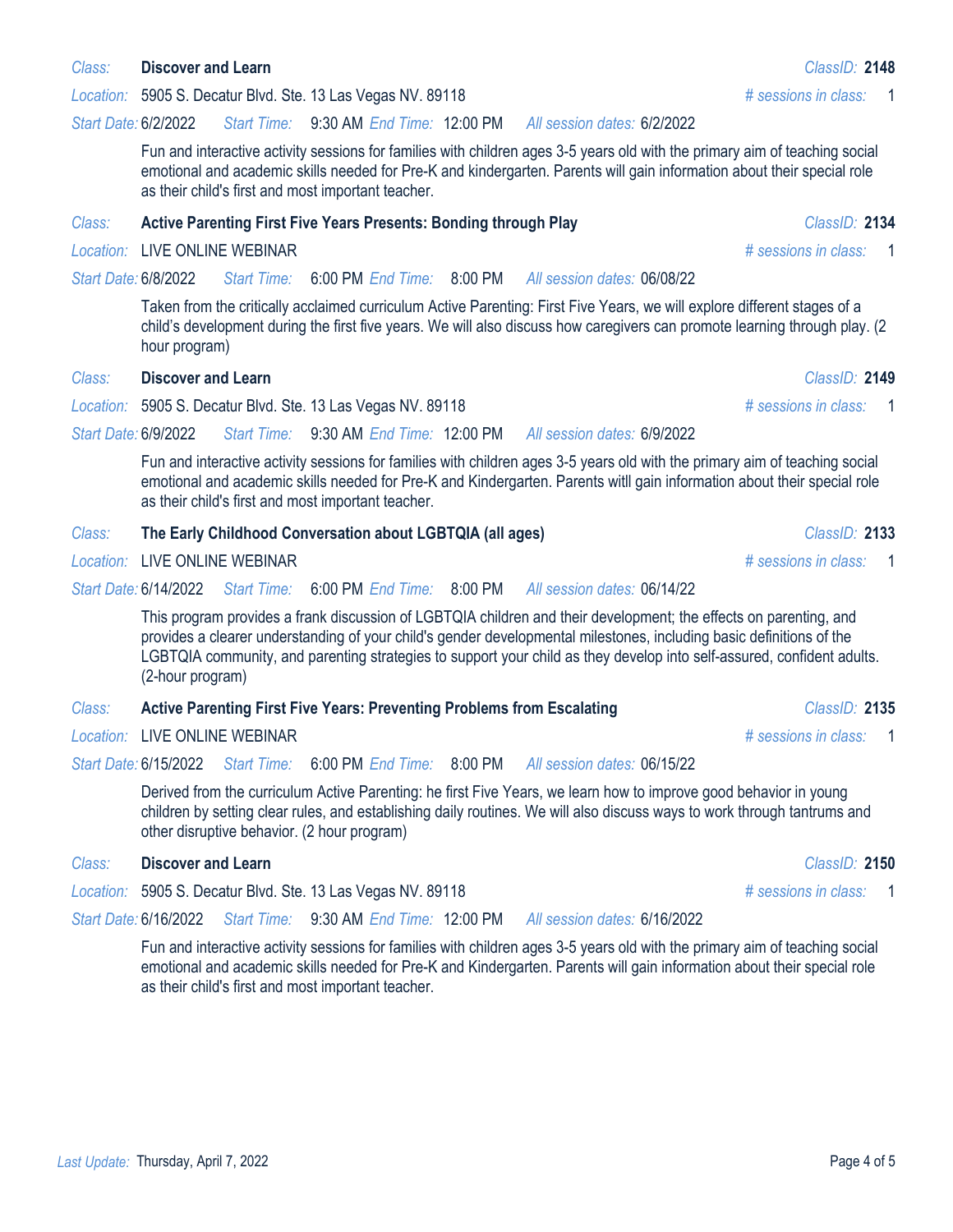#### Last Update: Thursday, April 7, 2022 **Page 5 of 5** and 2022 **Page 5 of 5** and 2022 Page 5 of 5

*Location:* The Children's Cabinet-Rock Blvd *# sessions in class:* 1

#### *Start Date:* 6/21/2022 *Start Time:* 6:00 PM *End Time:* 7:00 PM *All session dates:* 06/21/22

The mission of Cribs for Kids is to prevent infant sleep-related deaths by educating parents and caregivers of the importance of practicing safe sleep for their babies and by providing portable cribs to families who otherwise cannot a safe place for their babies to sleep.

### *Class:* **Active Parenting First Five Years Presents: Providing Simple Choices and Consequences** *ClassID:* **2136**

## *Location:* LIVE ONLINE WEBINAR *# sessions in class:* 1

#### *Start Date:* 6/22/2022 *Start Time:* 6:00 PM *End Time:* 8:00 PM *All session dates:* 06/22/22

Caregivers often need reassurance whenever correcting a young child's misbehavior. Derived from Active Parenting: The First Five Years, we explore ways to enhance your skills by providing activities supporting positive discipline techniques (e.g., giving simple choices, following through with logical consequences, and offering forgiveness). (2-hour program)

### *Class:* **Cultural Competency** *ClassID:* **2111**

*Location:* LIVE ONLINE WEBINAR *# sessions in class:* 1

#### *Start Date:* 6/28/2022 *Start Time:* 6:00 PM *End Time:* 8:00 PM *All session dates:* 06/28/22

In this class parents and caregivers will explore topics such as social identity, implicit bias, micro-aggressions and antiracism in order to help children navigate social norms in this modern society.

| <b>Active Parenting First Five Years Presents: Stimulating School Readiness</b> | Class: |  |  | ClassID: 2137 |
|---------------------------------------------------------------------------------|--------|--|--|---------------|
|---------------------------------------------------------------------------------|--------|--|--|---------------|

*Location:* LIVE ONLINE WEBINAR *# sessions in class:* 1

*Start Date:* 6/29/2022 *All session dates:* 06/29/22 *Start Time:* 6:00 PM *End Time:* 8:00 PM

> Derived from the critically acclaimed program Active Parenting: The First Five Years, we will discuss and provide activities to prepare your young child for both preschool and kindergarten. We will also encourage the importance of limiting screen time, building social skills, stimulating independence, and co-reading together. (2-hour program)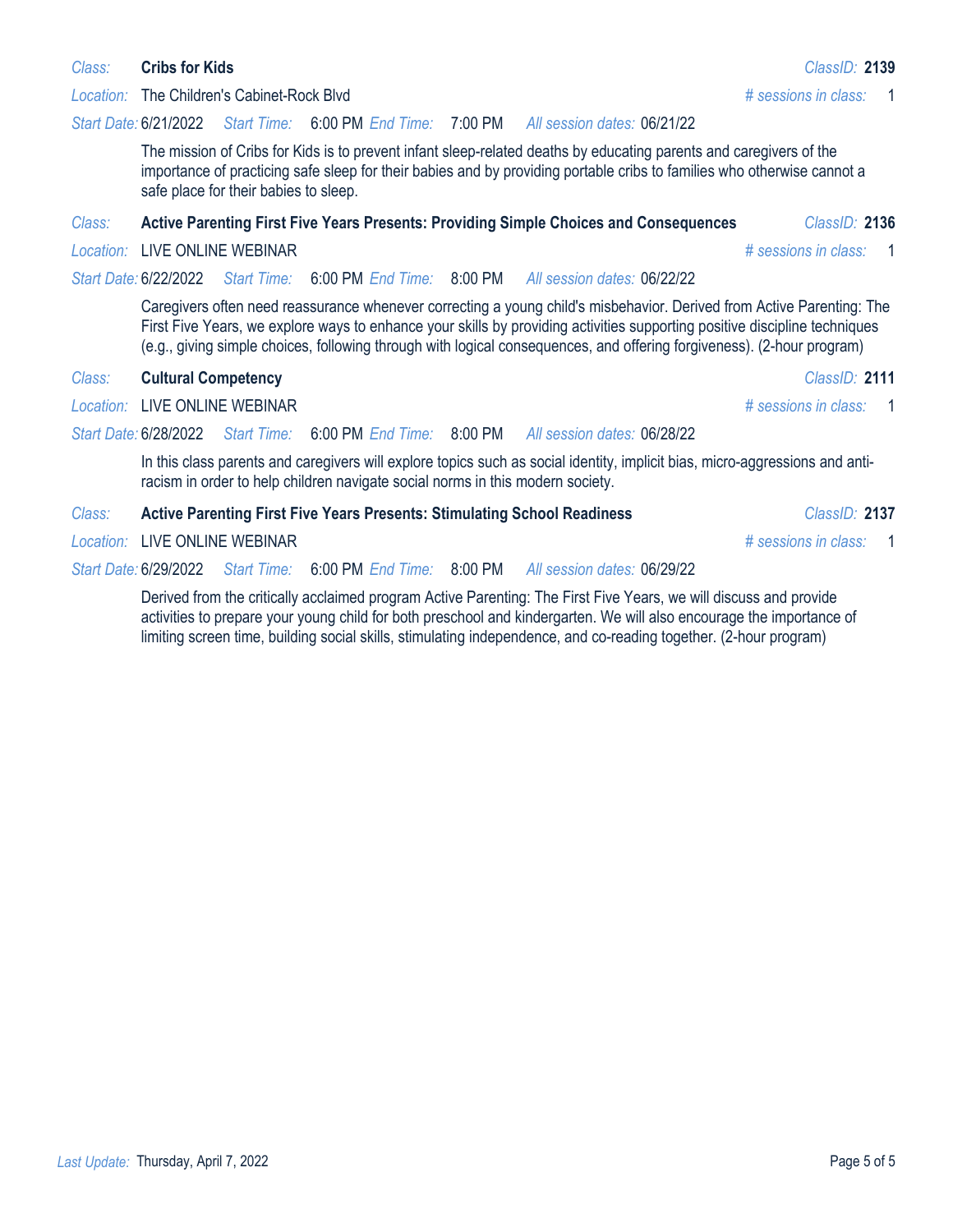

# **Class Guidelines & Important Information**

## **Class Attendance**

- Due to the demand for many of our classes, parents will only be allowed to sign up for the same class twice in any 12-month period.
- Please be aware of class start dates and times, and arrive to your scheduled class on time.
- Participants who are 15 minutes late or more for the scheduled class will not be admitted into the class. Participants who leave on a break and do not return will not receive attendance credit for the class.
- Please silence all phones and/or other electronic devices when entering into the classroom.
- Only registered participants are permitted in the building during class hours. All other individuals remaining will be asked to leave.
- Classes are for adults only (except PATMA, Managing Stress with Yoga and Meditation, and Active Parenting with Your Teen).
- Childcare is not provided during class times. Due to safety and liability reasons, please do not bring your children with you to class (except children being breastfed).

## **Certificates & Records of Attendance**

- Attendance is required every night in order to receive a certificate. Series courses that have four or more class dates may allow for ONE class absence and still issue a certificate for the course. Any exceptions will be noted. Participants may request an attendance report if they need proof of attendance.
- If you register for a class and then cannot attend, please contact us immediately to cancel. Most of our classes fill up quickly. Notifying us that you cannot make it will reserve your spot for another parent or guardian who needs to attend the class.

## **Cancellations**

Classes may be cancelled due to weather conditions, poor class attendance (e.g., less than 5 participants preregister for the class; less than 5 participants attend the class), or other unforeseen circumstances. Efforts will be made to contact participants prior to a class cancellation. If possible, a cancelled class will be rescheduled.

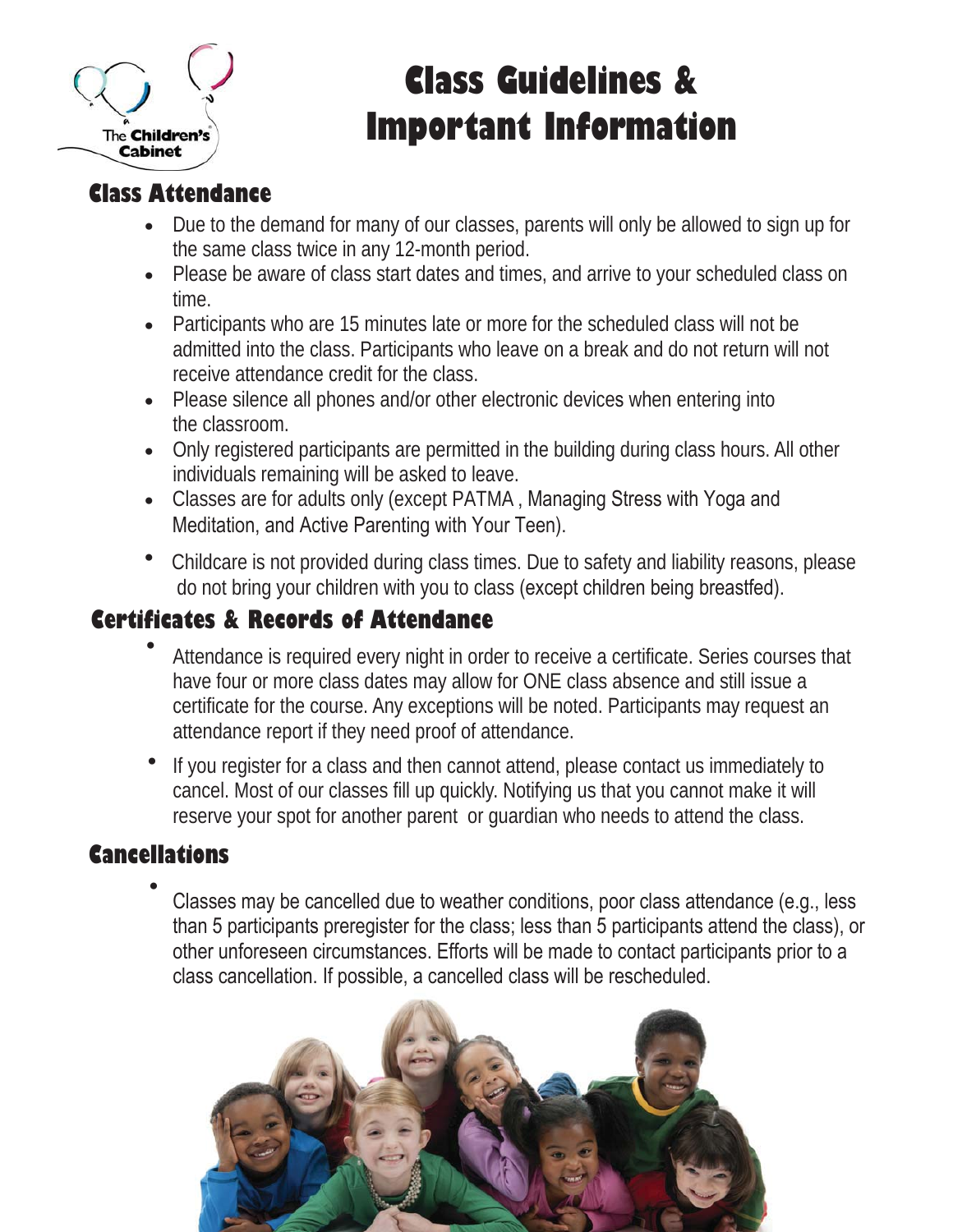# **Class Locations**

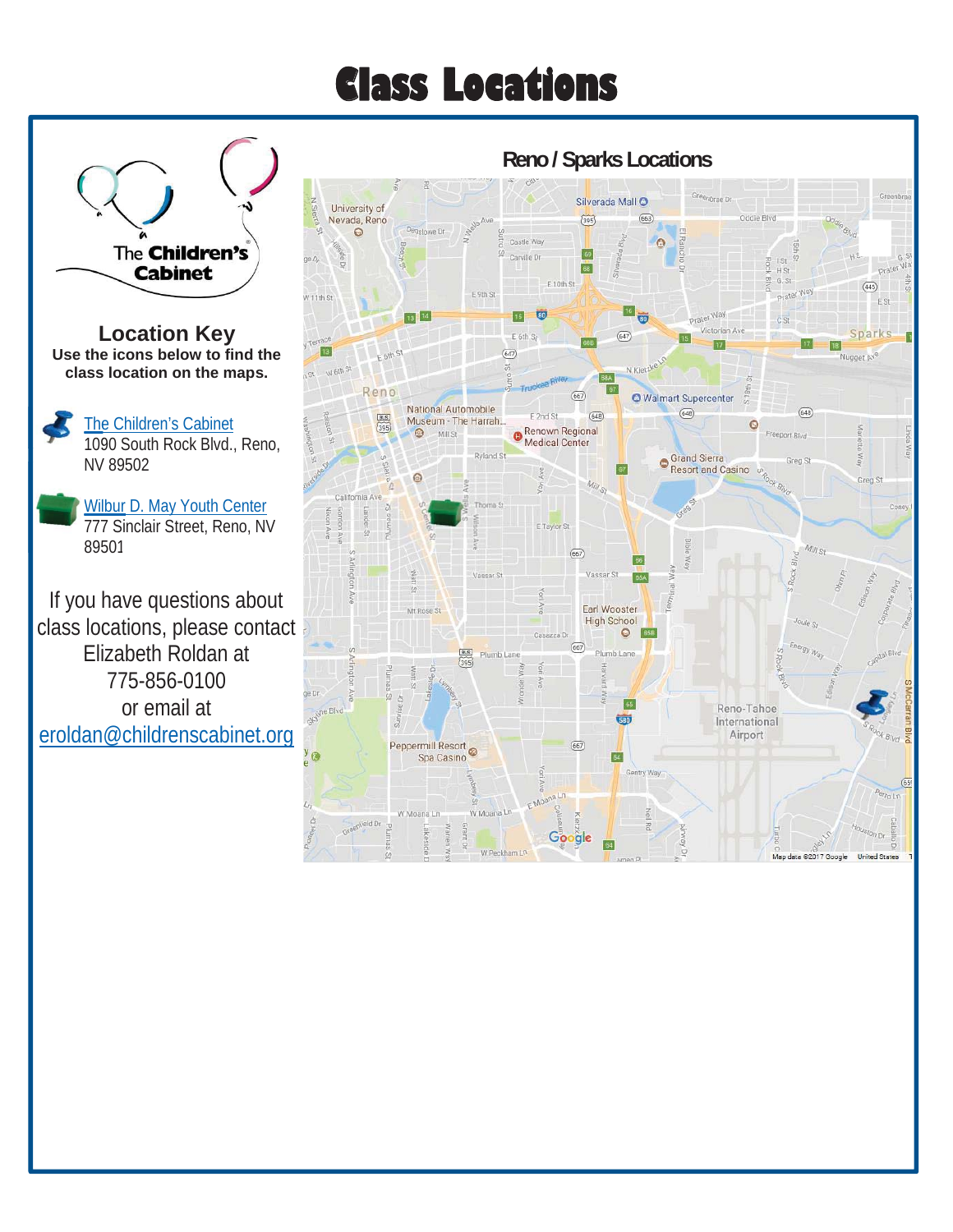

# **Parenting Classes Offered by Other Agencies**

**Supporting Early Education and Development** 

## **Community Parenting Classes**

## **FAMILY RESOURCE CENTERS:**

CARSON CITY 775.884.2269 ELKO 775.753.7352 GARDNERVILLE 775.782.8692

## **OTHER AGENCIES:**

| <b>CARSON CITY-MOMS' PROGRAM</b>        |
|-----------------------------------------|
| RENO-RENOWN HOSPITAL (Prenatal)         |
| RENO-SAINT MARY'S HOSPITAL (Prenatal)   |
| STATEWIDE-NEVADA PEP (Special Needs)    |
| <b>WCSD PARENT UNIVERSITY (Academic</b> |
| Based Classes Only)                     |

| 775.882.1361 |
|--------------|
| 775 853 2229 |
| 775.770.3000 |
| 800 216 5188 |
| 775.789.4685 |



**CHILDREN IN THE MIDDLE Cooperative Parenting Class**  www.online.divorce-education.com

> **PARENTING 24/7**  www.parenting247.org

**ZERO TO THREE**  www.zerotothree.org

**UNR COOPERATIVE EXTENSION JUST IN TIME PARENTING NEWSLETTER**  https://jitp.info/ **(disponible en Español)** 

## CHILD CARE AWARE FAMILIES AND PROGRAMS

https://usa.childcareaware.org/familiesprograms/

> VROOM https://www.vroom.org/

ACTIVE PARENTING PUBLISHERS https://www.activeparenting.com/forparents/

*For additional parenting resources visit:* **NEVADA 2-1-1**  https://www.nevada211.org/family-supportservices/

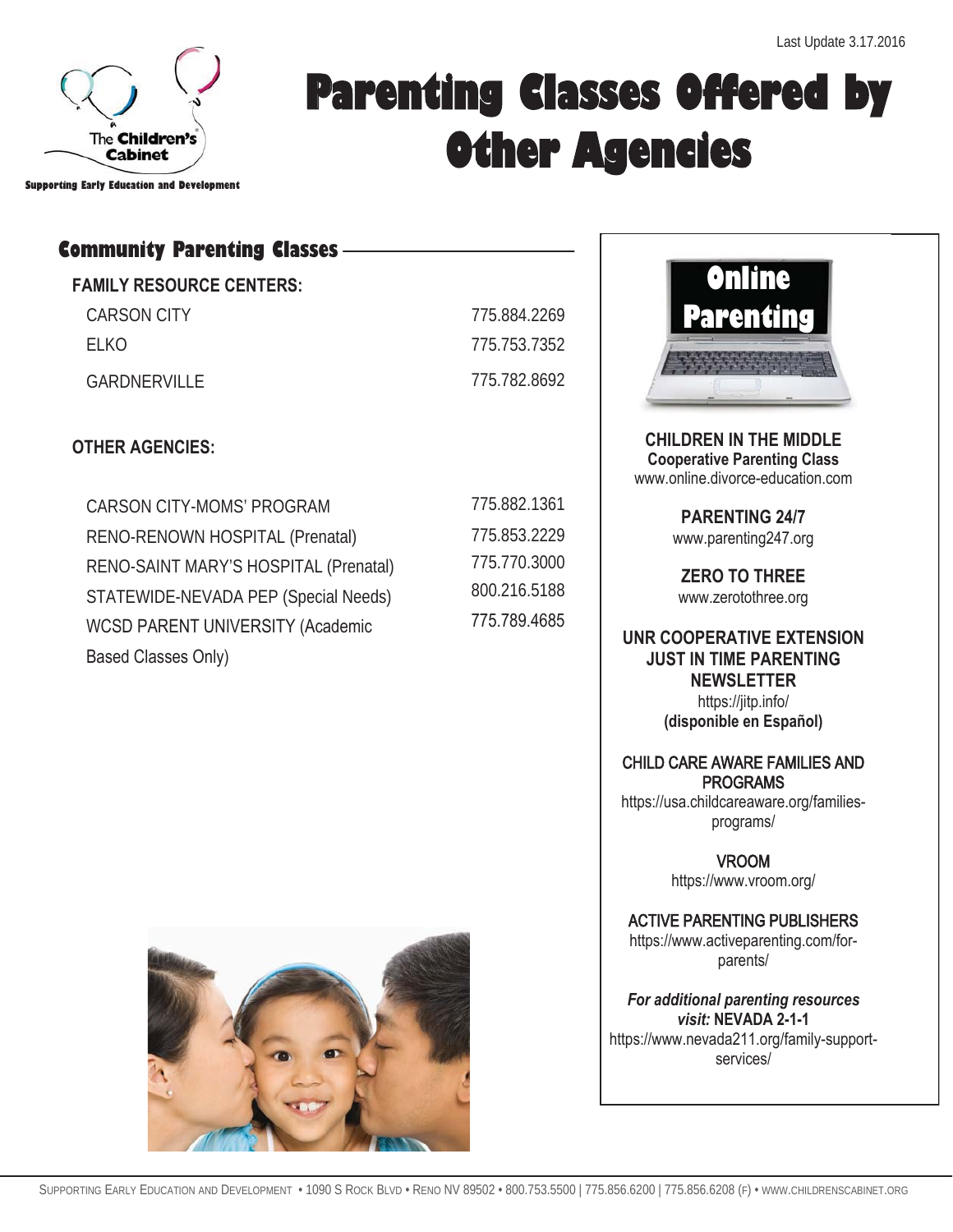

**READ FIRST:** Before you decide whether or not to let The Children's Cabinet share some of your confidential information through the course of enrollment into parenting classes or class attendance history with another agency or person, staff at The Children's Cabinet or referring agency, we will discuss with you all alternatives and any potential risks and benefits that could result from sharing your confidential information. If you decide you want The Children's Cabinet to release some of your confidential information, you can use this form to choose what is shared, how it is shared, with whom, and for how long.

#### **I understand (PLEASE INITIAL EACH BOX BELOW):**

 That I do not have to sign a release form. I do not have to allow The Children's Cabinet to share my information. Signing a release form is completely voluntary.

 That releasing information about me could give another agency or person information about my location and would confirm that I have been receiving services from The Children's Cabinet.

 That The Children's Cabinet and I may not be able to control what happens to my information once it has been released to the above person or agency, and that the agency or person getting my information may be required by law or practice to share it with others.

 The Research Confidentiality Policy – It is the policy of this organization that no identifying data pertaining to individual clients will be released to outside entities for research purposes.

#### **I understand that this Release is valid when I sign it and that I may withdraw my consent to this Release at any time either in person or in writing.**

I understand that The Children's Cabinet has an obligation to keep my personal information, identifying information, and my records confidential. I also understand that I can choose to allow The Children's Cabinet to release some of my personal information to certain individuals or agencies. I, \_\_\_\_\_\_\_\_\_\_\_\_\_\_\_\_\_\_\_\_\_\_\_\_\_\_\_\_\_\_\_\_\_\_\_\_\_\_\_\_\_\_, authorize

Please print your first and last name

The Children's Cabinet to share the following specific information with the following:

#### **(PLEASE INITIAL EACH AND PROVIDE CONTACT NAME(s), IF APPLICABLE)**

| Court                                      | <b>Probation Officer</b>             |
|--------------------------------------------|--------------------------------------|
| Social Services in another County or State | <b>Washoe County Social Services</b> |
| Attornev                                   | Other:                               |

Information or records to be released and exchanged shall be limited to the following:

- Name, Address, Home & Work phone numbers
- Parenting class complete history of attendance information
- Specific class history of attendance from \_\_\_\_\_\_\_to \_\_\_\_\_\_\_\_\_\_\_
- Copies of class Certificates
- $\bullet$  Other

**Signed:\_\_\_\_\_\_\_\_\_\_\_\_\_\_\_\_\_\_\_\_\_\_\_\_\_Date:\_\_\_\_\_\_\_\_\_\_\_\_\_\_\_\_\_\_\_\_\_\_\_\_\_\_\_Witness:\_\_\_\_\_\_\_\_\_\_\_\_\_\_\_\_\_\_\_\_\_\_\_\_\_\_** 

#### **Expiration Date\*:**

*\* Expiration should meet the needs of the client, which is typically no more than 6 months but may be shorter or longer* 

**Reaffirmation and Extension (if additional time is necessary to meet the purpose of this release)**  I confirm that this release is still valid, and I would like to extend the release until **Signed:\_\_\_\_\_\_\_\_\_\_\_\_\_\_\_\_\_\_\_\_\_\_\_\_\_\_ Date:\_\_\_\_\_\_\_\_\_\_\_\_\_\_ Witness:\_\_\_\_\_\_\_\_\_\_\_\_\_\_\_\_\_\_\_\_\_\_\_\_\_**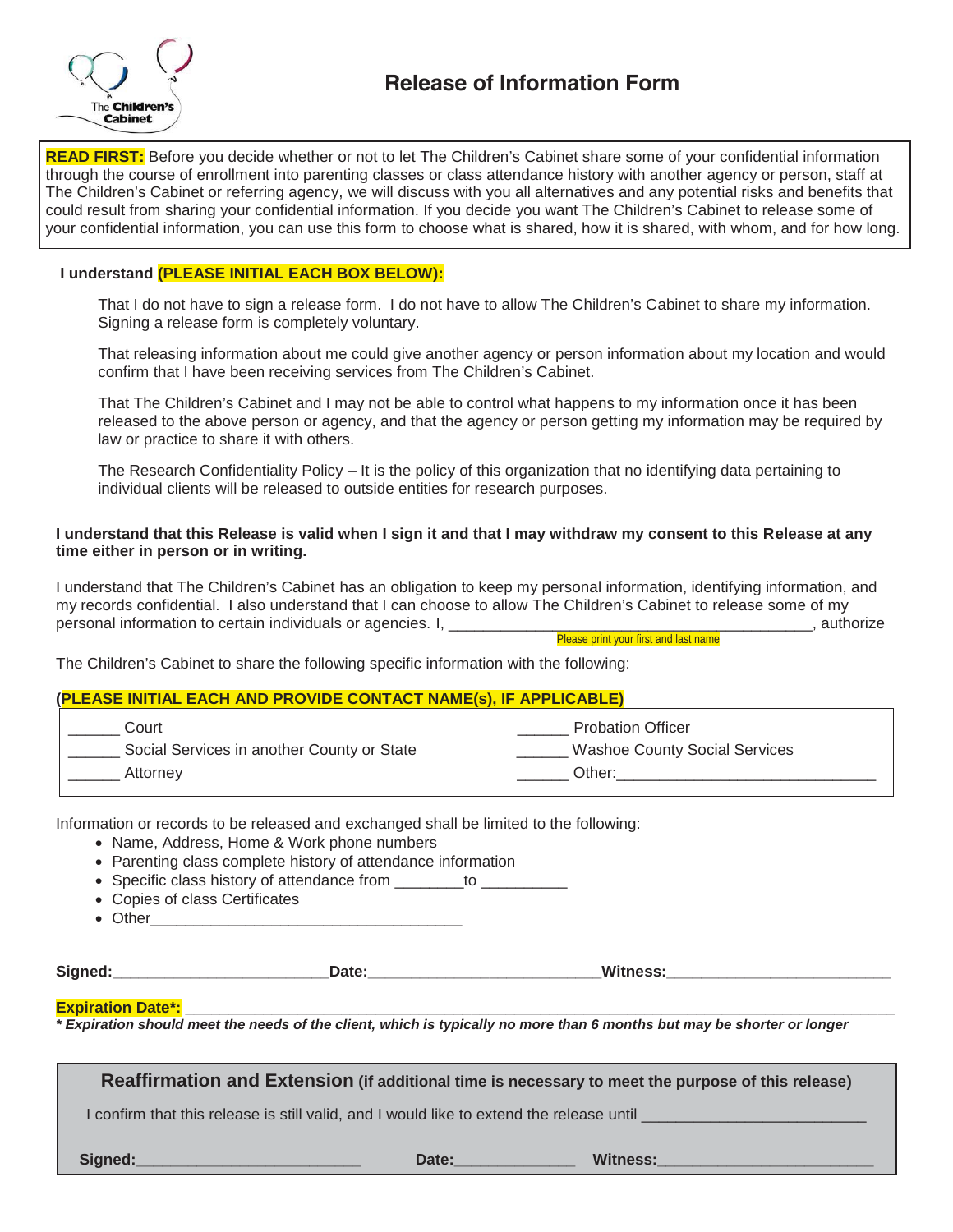

## **Parent Education Opportunities • Registration Form**

**4/7/2022 through 6/30/2022**

Please answer the following questions about yourself. This information is confidential and will be used for grant reporting purposes only.

*Last Update:* 4/7/2022

**\***

| <b>Step 1:</b> Class Guidelines & Important Information                                                                                                                                                                             |                |              |                                                               |                      |                                             |
|-------------------------------------------------------------------------------------------------------------------------------------------------------------------------------------------------------------------------------------|----------------|--------------|---------------------------------------------------------------|----------------------|---------------------------------------------|
| A. You must read and understand the Class Guidelines & Important Information Sheet. Please initial that you have done so:                                                                                                           |                |              |                                                               |                      |                                             |
| Step 2: Fill out a separate form for each attendee including other family members. Fill out this form completely.                                                                                                                   |                |              |                                                               |                      |                                             |
|                                                                                                                                                                                                                                     |                |              |                                                               |                      | Date: $1$                                   |
|                                                                                                                                                                                                                                     |                |              | City / State / Zip:                                           |                      |                                             |
|                                                                                                                                                                                                                                     |                |              | Preferred Contact: □ Email □ Phone                            |                      | $\Box$ Mail                                 |
| Gender: □ M □ F Do you have a diagnosed Special Need?: □ Yes □ No Number of Children: ___ Ages: _____________                                                                                                                       |                |              |                                                               |                      |                                             |
| Marital Status: Single, never married Staturied State Separate Superced Status: Single, never married Status: N                                                                                                                     |                |              |                                                               |                      |                                             |
| Race: <u>On African America</u> Consignation Consider Island Constitute America Constitute Constitute Constantine Constantine Constantine Constantine Constantine Constantine Constantine Constantine Constantine Constantine Const |                |              |                                                               |                      |                                             |
| Monthly Gross Income (before taxes) ■ \$0-\$500 ■ \$501-\$1000 ■ \$1001-\$2000 ■ \$2001-\$3000 ■ \$3001-\$4000 ■ \$4000+ ■ Declined                                                                                                 |                |              |                                                               |                      |                                             |
|                                                                                                                                                                                                                                     |                |              |                                                               |                      |                                             |
| <b>Step 3:</b> Check the class box below $\#$ in series ID <b>  Step 4:</b> Verify dates of class <b>  Step 5:</b> Select if ordered by                                                                                             |                |              |                                                               |                      |                                             |
| Active Parenting 101: Becoming the Active Parent                                                                                                                                                                                    | $\overline{1}$ | 2123         | 04/07/22                                                      |                      | $\Box$ Court $\Box$ CPS $\Box$ Other:       |
| Parenting 201: Helping Your Kids Learn Good Problem Solving<br>□ Parenting 301: Teaching Your Children Personal Responsibility ( 1                                                                                                  | $\overline{1}$ | 2124<br>2125 | 04/14/22<br>04/21/22                                          |                      | Court C CPS Of Other:                       |
| Parenting 401: Building Up Your Child's Confidence (ages 6+)                                                                                                                                                                        | $\overline{1}$ | 2126         | 04/28/22                                                      |                      | Court C CPS Of Other:<br>Court C CPS Other: |
| Cooperative Parenting after Divorce and Separation (all ages)                                                                                                                                                                       | 4              | 2110         | 05/03/22; 05/09/22; 05/16/22; 05/23/22                        |                      | Court C CPS Of Other:                       |
| The Parent Toolbox                                                                                                                                                                                                                  | $\mathbf{1}$   | 2127         | 05/19/22                                                      |                      | Court C CPS Other:                          |
| Using American Sign Language (ASL) in Early Childhood (ages                                                                                                                                                                         | $\mathbf{1}$   |              | 2132 05/26/22                                                 |                      | Court C CPS Of Other:                       |
| The Importance of Fatherhood                                                                                                                                                                                                        | $\overline{4}$ | 2138         | 06/02/22; 06/09/22; 06/16/22; 06/23/22                        |                      | Court C CPS Of Other:                       |
| Cribs for Kids                                                                                                                                                                                                                      | 1              | 2139         | 06/21/22                                                      |                      | Court C CPS Of Other:                       |
| <b>Step 3:</b> Check the class box below<br># in series                                                                                                                                                                             |                | ID           | <b>Step 4: Verify dates of class</b>                          |                      | <b>Step 5:</b> Select if ordered by         |
| Discover and Learn                                                                                                                                                                                                                  | 1              | 2145         | 5/5/2022                                                      |                      | Court C CPS Other:                          |
| Discover and Learn                                                                                                                                                                                                                  | $\mathbf{1}$   | 2146         | 5/12/2022                                                     |                      | Court C CPS Of Other:                       |
| Discover and Learn                                                                                                                                                                                                                  | 1              | 2147         | 5/19/2022                                                     |                      | Court C CPS Of Other:                       |
| Discover and Learn                                                                                                                                                                                                                  | $\mathbf{1}$   | 2148         | 6/2/2022                                                      |                      | Court C CPS Other:                          |
| Discover and Learn                                                                                                                                                                                                                  | 1              | 2149         | 6/9/2022                                                      |                      | Court C CPS C Other:                        |
| Discover and Learn                                                                                                                                                                                                                  | 1              | 2150         | 6/16/2022                                                     |                      | Court C CPS Of Other:                       |
| Step 3: Check the class box below<br># in series                                                                                                                                                                                    |                |              | ID Step 4: Verify dates of class Step 5: Select if ordered by |                      |                                             |
| Choose Your Partner and Caregiver Carefully (all ages)                                                                                                                                                                              |                | 2102         | 4/12/2022                                                     |                      | Court C CPS Other:                          |
| Positive Solutions for Families: Teach Me What to Do                                                                                                                                                                                | 1              | 2117         | 4/12/2022                                                     | $\Box$ Court         | $\Box$ CPS $\Box$ Other:                    |
| Toxic Stress and Child Development (all ages)                                                                                                                                                                                       | 1              | 2103         | 4/19/22                                                       | $\Box$ Court         | $\Box$ CPS $\Box$ Other:                    |
| Positive Solutions for Families: Responding with Purpose                                                                                                                                                                            | 1              | 2118         | 4/19/2022                                                     | $\Box$ Court         | $\Box$ CPS $\Box$ Other:                    |
| Understanding ADHD                                                                                                                                                                                                                  | 1              | 2078         | 05/17/22                                                      | $\Box$ Court         | $\Box$ CPS $\Box$ Other:                    |
| Is This Normal? (Addressing the Ages and Stages of Child Deve                                                                                                                                                                       | 1              | 2128         | 05/25/22                                                      | $\Box$ Court         | $\Box$ CPS $\Box$ Other:                    |
| Active Parenting First Five Years Presents: Bonding through Pla                                                                                                                                                                     | -1             | 2134         | 06/08/22                                                      | $\blacksquare$ Court | $\Box$ CPS $\Box$ Other:                    |
| The Early Childhood Conversation about LGBTQIA (all ages)                                                                                                                                                                           | 1              | 2133         | 06/14/22                                                      | $\Box$ Court         | $\Box$ CPS $\Box$ Other:                    |
| Active Parenting First Five Years: Preventing Problems from Esc                                                                                                                                                                     | $\mathbf{1}$   | 2135         | 06/15/22                                                      | $\blacksquare$ Court | $\Box$ CPS $\Box$ Other:                    |
| Active Parenting First Five Years Presents: Providing Simple Ch                                                                                                                                                                     |                | 2136         | 06/22/22                                                      | $\Box$ Court         | $\Box$ CPS $\Box$ Other:                    |
| Cultural Competency                                                                                                                                                                                                                 | 1              | 2111         | 06/28/22                                                      | $\Box$ Court         | $\Box$ CPS $\Box$ Other:                    |
| Active Parenting First Five Years Presents: Stimulating School R                                                                                                                                                                    |                | 2137         | 06/29/22                                                      | $\Box$ Court         | $\Box$ CPS $\Box$ Other:                    |

The Children's Cabinet | Supporting Early Education & Development | www.childrenscabinet.org